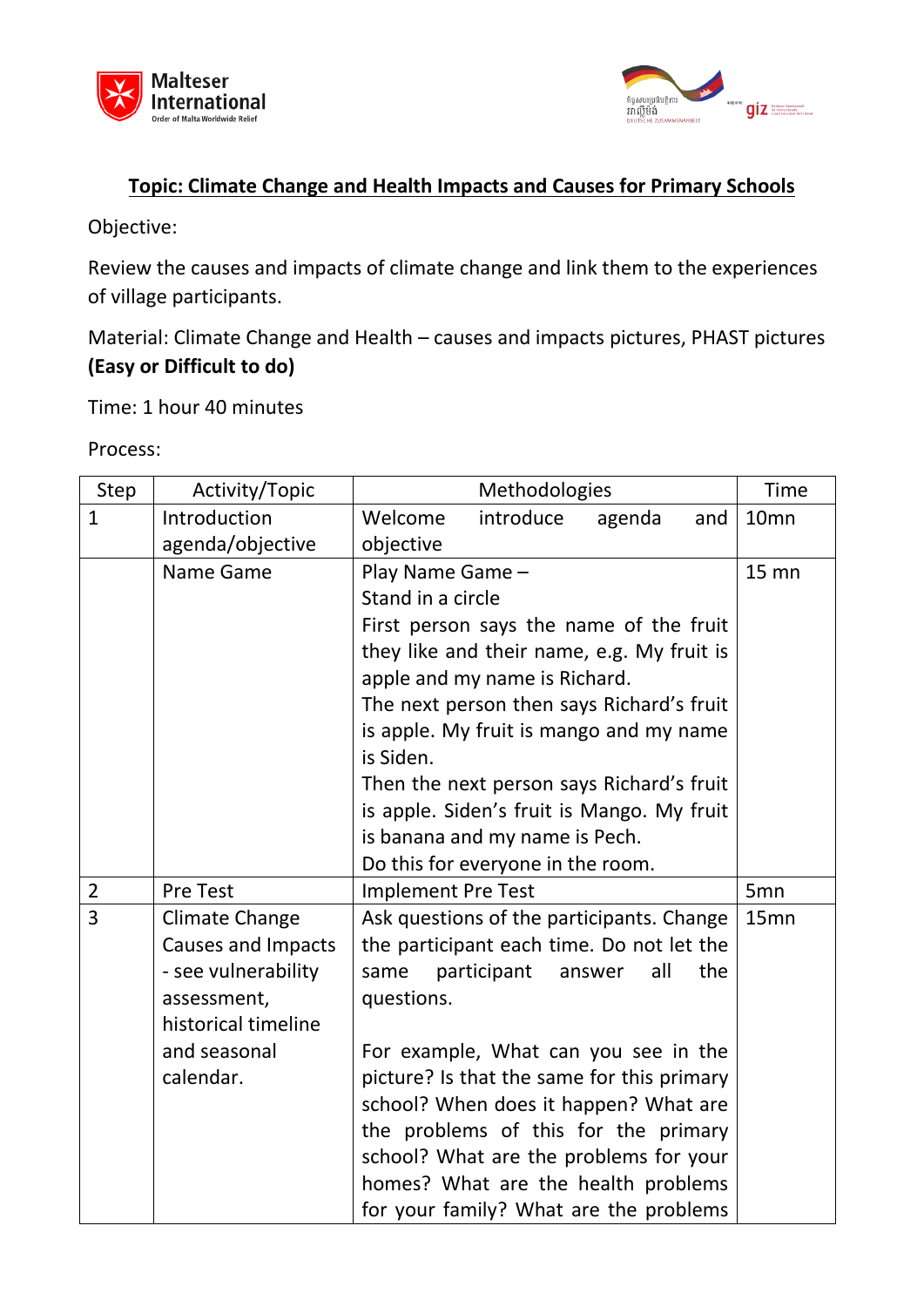



|                |                                                                 | <b>DEUTSCHE ZUSAMMENARBEIT</b>                                                                                                                                                                                                                                                                                                             |                  |
|----------------|-----------------------------------------------------------------|--------------------------------------------------------------------------------------------------------------------------------------------------------------------------------------------------------------------------------------------------------------------------------------------------------------------------------------------|------------------|
|                |                                                                 | of this for disabled, elderly, young<br>children living in your village? How can<br>we solve the problems?                                                                                                                                                                                                                                 |                  |
| $\overline{4}$ | <b>PHAST pictures</b><br>linked to Climate<br>Change and Health | Link PHAST images to the climate change<br>causes an impacts. E.g. what can you see<br>in the picture? - A man poohing in the<br>field. Why do people do this in the field?<br>What will the man do if there is flooding<br>or drought in the village? Is this difficult<br>to do? How can he make it easier to do?<br>Why is this easier? | 10 <sub>mn</sub> |
| 5              | <b>PHAST pictures</b>                                           | Participant stands up and sticks his/her<br>picture to the CC impacts and causes. He<br>then describes how the behavior is<br>difficult or easy to do at these different<br>times and suggests ways to make it<br>easier to manage.                                                                                                        | 15mn             |
| 6              | Review                                                          | Each participants stands up and says<br>what is the most important/interesting<br>thing they have heard today                                                                                                                                                                                                                              | 10mn             |
| 7              | Post test                                                       | Implement Post-test                                                                                                                                                                                                                                                                                                                        | 5 <sub>mn</sub>  |
| 8              | DRM Radio Spot                                                  | Play the DRM radio spot for<br>the<br>participants 2 times. Ask them questions<br>about the information. Play it again.                                                                                                                                                                                                                    | $10 \text{ mm}$  |
| 9              | Close meeting                                                   | Speech by principal, VHSG, or Village<br>Chief                                                                                                                                                                                                                                                                                             | 5 <sub>mn</sub>  |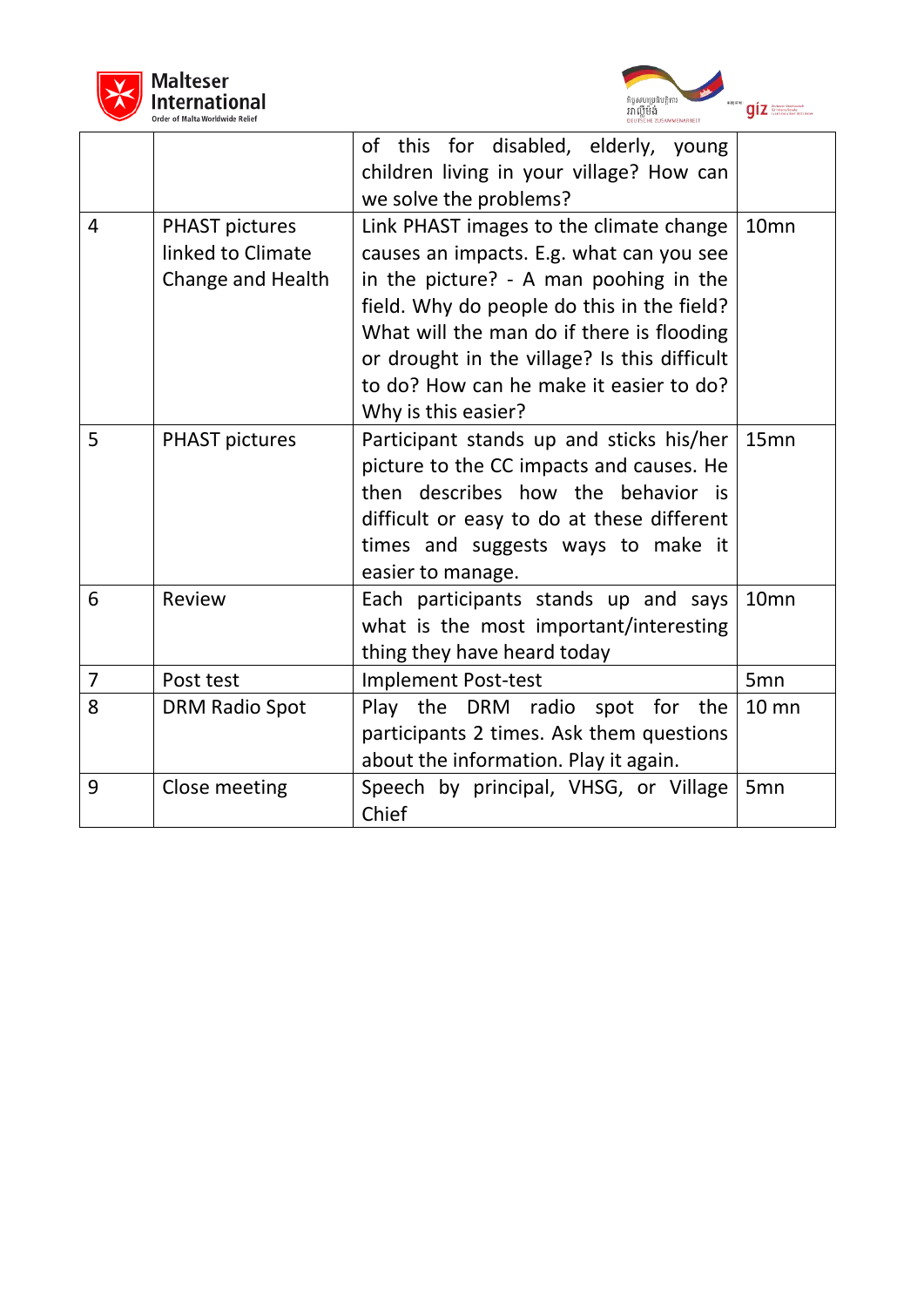



## **Topic: Climate Change and Health Impacts and Causes**

Objective:

Review the causes and impacts of climate change and link them to the experiences of village participants.

Material: Climate Change and Health – causes and impacts pictures, PHAST pictures (Good and Bad behavior)

Time: 1 hour 35 minutes

| <b>Step</b>    | Activity/Topic                                                                                                                               | Methodologies                                                                                                                                                                                                                                                                                                                                                                                                                                                   | <b>Time</b>      |
|----------------|----------------------------------------------------------------------------------------------------------------------------------------------|-----------------------------------------------------------------------------------------------------------------------------------------------------------------------------------------------------------------------------------------------------------------------------------------------------------------------------------------------------------------------------------------------------------------------------------------------------------------|------------------|
| $\mathbf{1}$   | Introduction                                                                                                                                 | introduce<br>Welcome<br>agenda<br>and                                                                                                                                                                                                                                                                                                                                                                                                                           | 10 <sub>mn</sub> |
|                | agenda/objective                                                                                                                             | objective                                                                                                                                                                                                                                                                                                                                                                                                                                                       |                  |
| $\overline{2}$ | <b>Pre Test</b>                                                                                                                              | <b>Implement Pre Test</b>                                                                                                                                                                                                                                                                                                                                                                                                                                       | 5 <sub>mn</sub>  |
| 3              | <b>Climate Change</b><br><b>Causes and Impacts</b><br>- see vulnerability<br>assessment,<br>historical timeline<br>and seasonal<br>calendar. | Ask questions of the participants. Change<br>the participant each time. Do not let the<br>participant<br>all<br>same<br>answer<br>the<br>questions.<br>For example, What can you see in the<br>picture? Is that the same for this village?<br>When does it happen? What are the<br>problems of this for the village? What are<br>the problems of this for disabled, elderly,<br>young children? How can we solve the<br>problems?                               | 15 <sub>mn</sub> |
| 4              | <b>PHAST pictures</b><br>linked to Climate<br>Change and Health                                                                              | Link PHAST images to the climate change<br>causes an impacts. E.g. what can you see<br>in the picture? - A man poohing in the<br>field. Is this good or bad hygienic<br>behaviour? Why? What will the man in<br>picture<br>do<br>when<br>the<br>there<br>is.<br>flooding/drought in the village? What is<br>impact on the village/health of<br>the<br>people living in the village? How can he<br>change his behaviour so there is no<br>impact on the village? | 10 <sub>mn</sub> |
| 5              | <b>PHAST pictures</b>                                                                                                                        | A<br>participant<br>The<br>stands<br>2.<br>up,                                                                                                                                                                                                                                                                                                                                                                                                                  | 15mn             |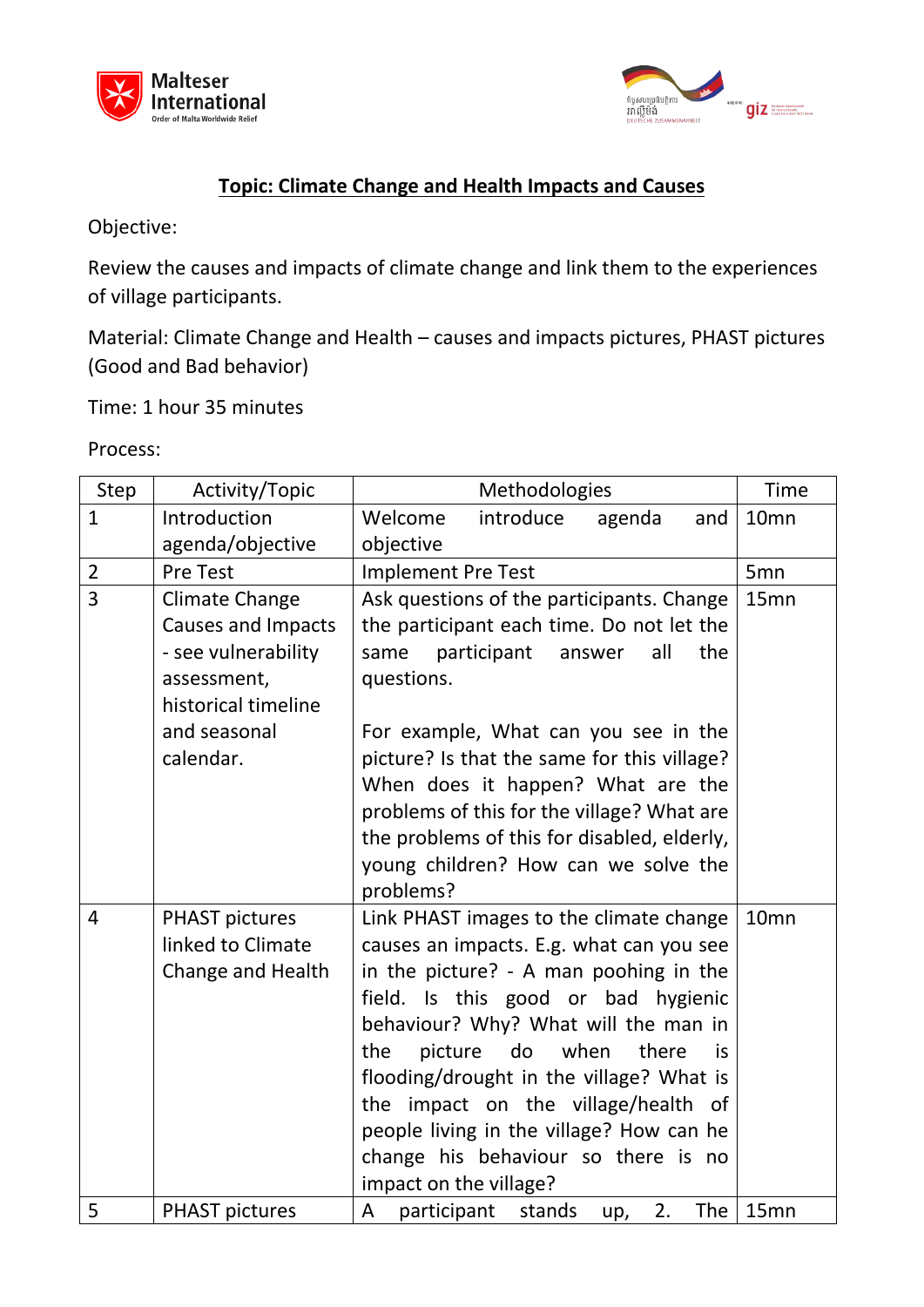



|   | urger of maita worldwide Keile |                                           |                  |
|---|--------------------------------|-------------------------------------------|------------------|
|   |                                | participant describes the picture and why |                  |
|   |                                | it is good or bad hygienic behaviour, 3.  |                  |
|   |                                | The participant suggests solutions to     |                  |
|   |                                | change the bad behaviour during           |                  |
|   |                                | flooding / drought / normal times         |                  |
| 6 | Review                         | Each participants stands up and says      | 10 <sub>mn</sub> |
|   |                                | what is the most important/interesting    |                  |
|   |                                | thing they have heard today               |                  |
|   | Post test                      | <b>Implement Post-test</b>                | 5 <sub>mn</sub>  |
| 8 | Next plan                      | Identify the topic and arrange the        | 10 <sub>mn</sub> |
|   |                                | schedule                                  |                  |
| 9 | Close meeting                  | Speak by VDC, WSUG or VHSG                | 5mn              |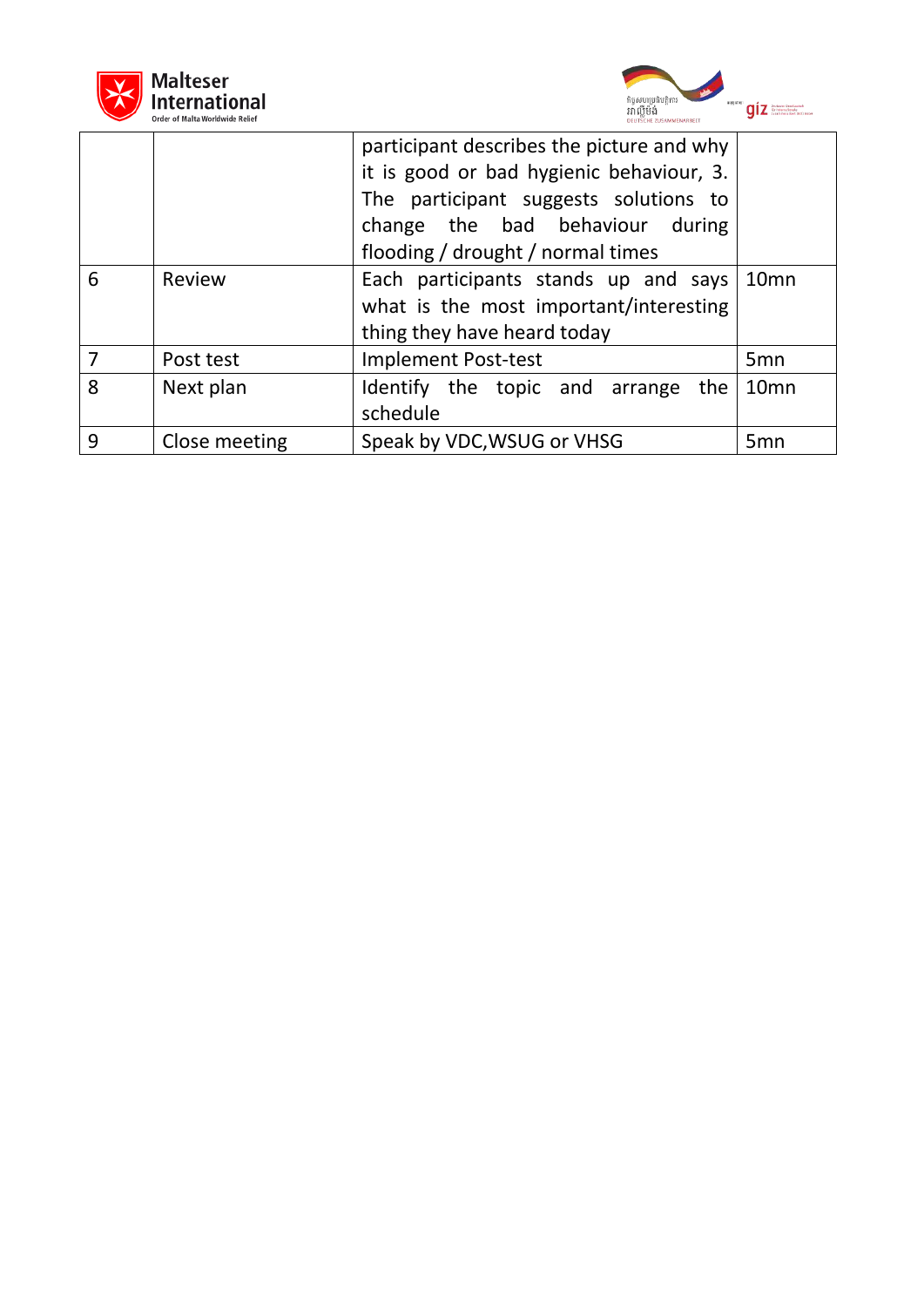



## **Topic: Climate Change and Health Disaster Risk Management (Village and Household) Plans – WSUG, VDC**

Objective:

Review the causes and impacts of climate change and link them to the disaster risk management experiences of village stakeholders (WSUG, VDC).

Audience: WSUGs, VDCs, Village Chiefs, etc.

Material: Climate Change and Health – causes and impacts pictures, examples of household and village plans, DRR TV / Radio spots, tablet with portable speaker

Time: 1 hour 35 minutes

| Step           | Activity/Topic                   | <b>Methodologies</b>                  | <b>Time</b>      |
|----------------|----------------------------------|---------------------------------------|------------------|
| $\mathbf{1}$   | Introduction                     | Welcome introduce agenda and          | 10 <sub>mn</sub> |
|                | agenda/objective                 | objective                             |                  |
| $\overline{2}$ | <b>Pre Test</b>                  | <b>Implement Pre Test</b>             | 5 <sub>mn</sub>  |
| $\overline{3}$ | <b>Climate Change and Health</b> | Ask questions of the participants.    | 15 <sub>mn</sub> |
|                | Causes and Impacts - see         | Change the participant each time.     |                  |
|                | vulnerability assessment,        | Do not let the same participant       |                  |
|                | historical timeline and          | answer all the questions.             |                  |
|                | seasonal calendar.               |                                       |                  |
|                |                                  | For example, What can you see in      |                  |
|                |                                  | the picture? Is that the same for     |                  |
|                |                                  | this village? When<br>does<br>it      |                  |
|                |                                  | happen? What are the problems         |                  |
|                |                                  | of this for the village? What are     |                  |
|                |                                  | the problems of this for disabled,    |                  |
|                |                                  | elderly, young children? How can      |                  |
|                |                                  | we solve the problems? How can        |                  |
|                |                                  | we reduce the risk from these         |                  |
|                |                                  | events?                               |                  |
| $\overline{4}$ | Village DRM Plans-               | about<br>Ask<br>participants<br>their | 10 <sub>mn</sub> |
|                | important elements -             | village disaster management plan.     |                  |
|                | hazard maps (include             |                                       |                  |
|                | vulnerable people,               | What should be in the village         |                  |
|                | vulnerable locations, safe       | disaster risk management plan?        |                  |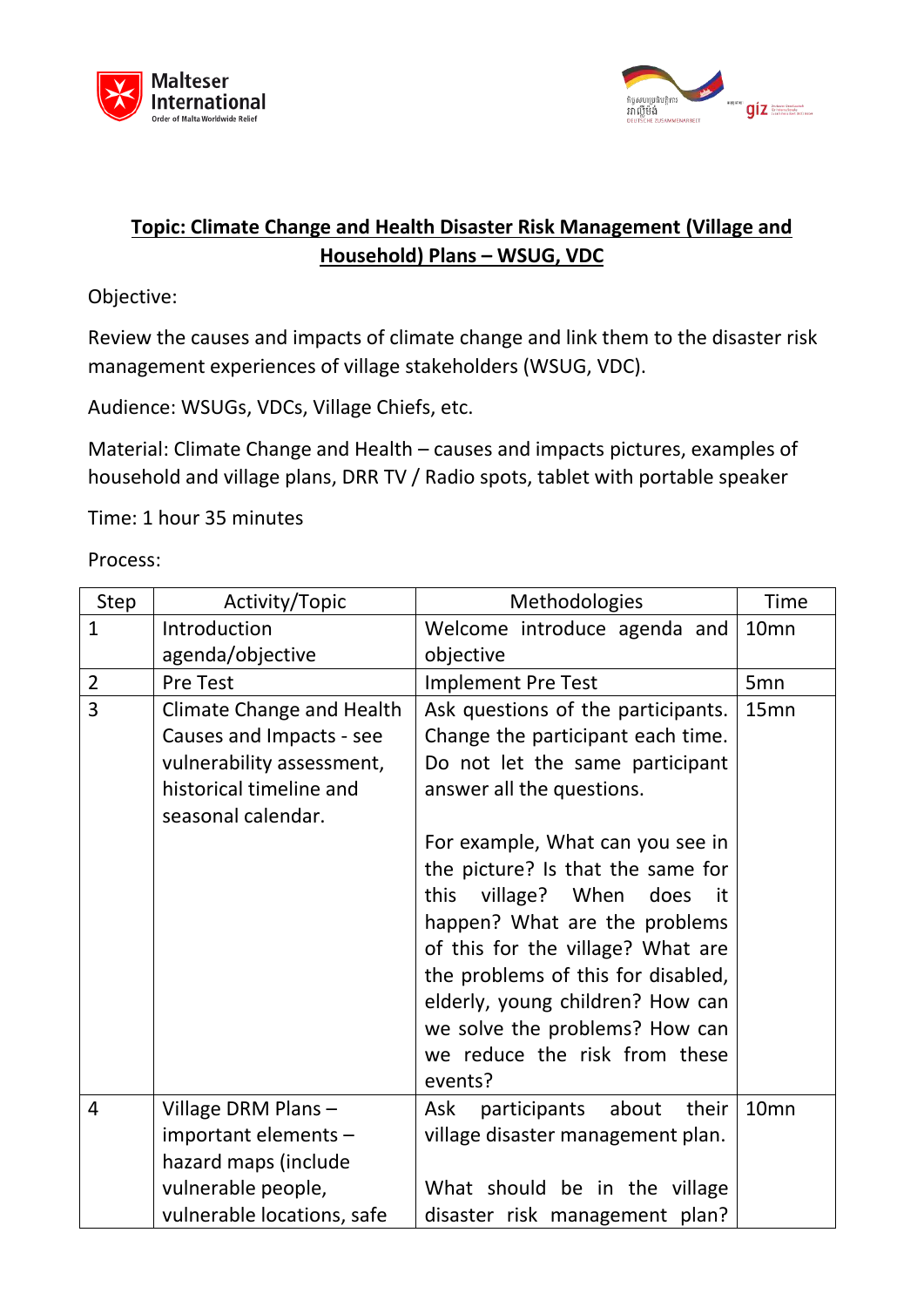



|   |                                                                                                                                                                                                                                                                                                                                                                                                                                                                                                        | DEUTSCHE ZUSAMMENARBEIT                                                                                                                                                                                                                                                                                                                                                                                                                                                                                                  |                  |
|---|--------------------------------------------------------------------------------------------------------------------------------------------------------------------------------------------------------------------------------------------------------------------------------------------------------------------------------------------------------------------------------------------------------------------------------------------------------------------------------------------------------|--------------------------------------------------------------------------------------------------------------------------------------------------------------------------------------------------------------------------------------------------------------------------------------------------------------------------------------------------------------------------------------------------------------------------------------------------------------------------------------------------------------------------|------------------|
|   | areas, important resources,<br>sanitation facilities, water<br>supply facilities), seasonal<br>calendar (include types of<br>weather, when weather<br>events happens), historical<br>timeline (types of weather,<br>when weather events<br>happen), Yearly<br>preparedness plan (include<br>coordination meetings,<br>early warning systems,<br>youth volunteers,<br>awareness raising meetings<br>(at HH, village and school),<br>response mock drills,<br>mitigation meetings, village<br>clean ups) | Why are these things important<br>for the plan? What should the<br>hazard map show? What should<br>seasonal<br>calendar<br>the<br>show?<br>What<br>should<br>the<br>historical<br>timeline show? What should the<br>yearly preparedness plan?                                                                                                                                                                                                                                                                            |                  |
| 5 | HH DRM Plans - important<br>elements - knowledge of<br>household meeting point,<br>knowledge of early warning<br>system, knowledge of<br>youth volunteers,<br>knowledge of DRM<br>stakeholder contact details<br>Evacuation kit includes first<br>aid, medication, water /<br>water filter, clothing,<br>important documents in<br>bag, food, lighter / matches<br>in a bag, torch batteries /<br>candles                                                                                              | Ask participants about household<br>disaster management plan.<br>What should be in the plans? How<br>households<br>find<br>will<br>family<br>members if children at school and<br>husband/wife is working? Who<br>should households contact for<br>information? Who will come to<br>households about<br>the<br>warn<br>disaster? What should be in the<br>household's evacuation kit? What<br>other things are a good idea to<br>include<br>in<br>the<br>household<br>evacuation kit? Why are these<br>things important? | 10 <sub>mn</sub> |
| 6 | DRR TV / Radio Spots                                                                                                                                                                                                                                                                                                                                                                                                                                                                                   | Find a good place to stand the<br>tablet, so all participants can see.<br>Ask the participants to gather<br>around to watch it.<br>Use questions to check the<br>participants' understanding:                                                                                                                                                                                                                                                                                                                            | 15mn             |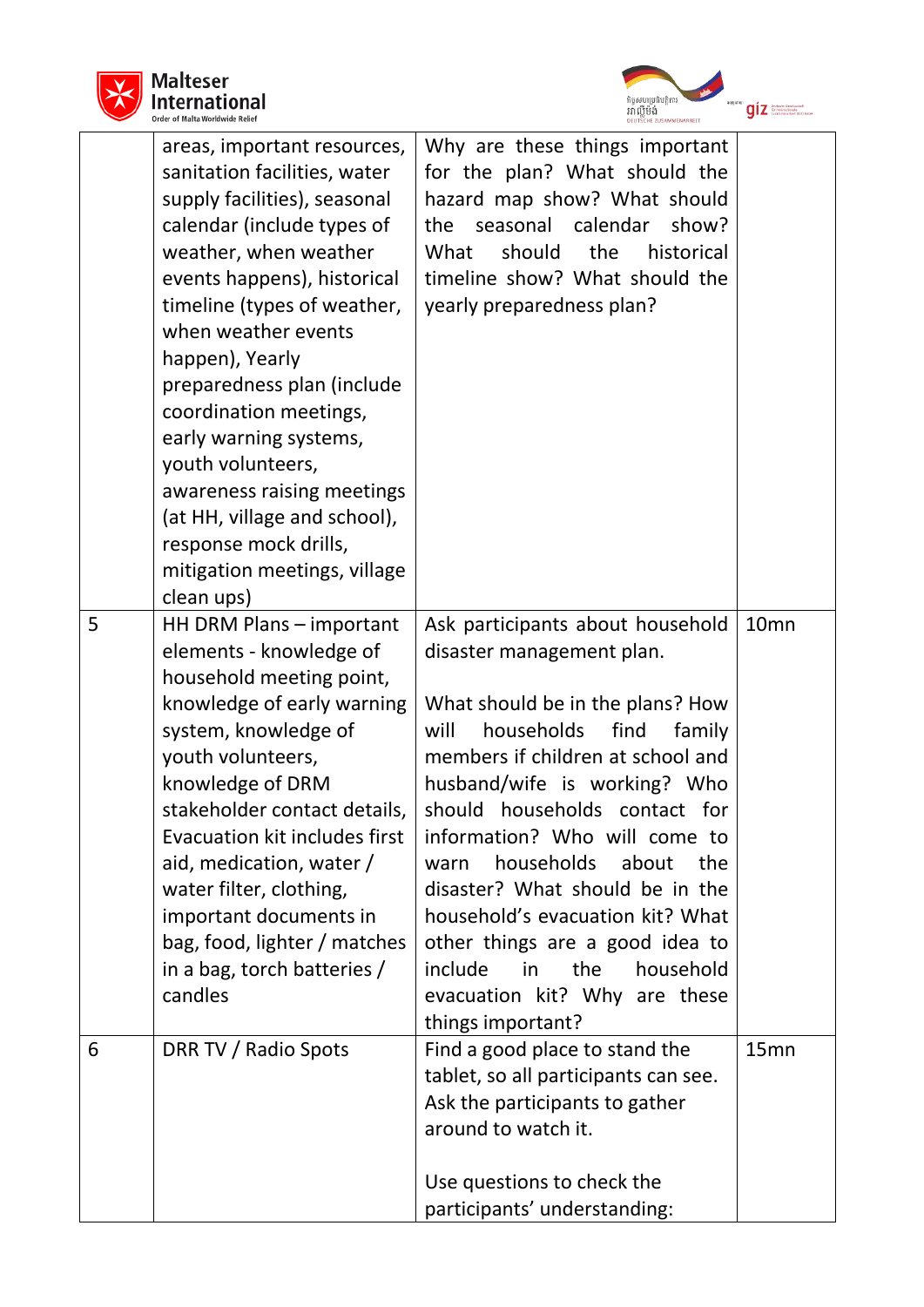

 $\overline{a}$ 



|                |               | E.G. 1. Play the radio spot, 2. Ask<br>questions about the radio spot, 3.<br>Play the radio spot again to check<br>the participant's ideas, 4. Ask<br>each participant to answer the<br>question, 5. Ask the other<br>participants if the answer is<br>correct or incorrect.<br><b>OR</b><br>1. Play the radio spot, 2. Play the<br>radio spot again, 3. Ask the<br>questions, 4. Participants give the<br>answers. |                  |
|----------------|---------------|---------------------------------------------------------------------------------------------------------------------------------------------------------------------------------------------------------------------------------------------------------------------------------------------------------------------------------------------------------------------------------------------------------------------|------------------|
| $\overline{7}$ | Review        | Each participants stands up and<br>what<br>is<br>the<br>says<br>most<br>important/interesting thing they<br>have heard today                                                                                                                                                                                                                                                                                        | 10 <sub>mn</sub> |
| 8              | Post test     | <b>Implement Post-test</b>                                                                                                                                                                                                                                                                                                                                                                                          | 5 <sub>mn</sub>  |
| 9              | Next plan     | Identify the topic and arrange the<br>schedule                                                                                                                                                                                                                                                                                                                                                                      | 10 <sub>mn</sub> |
| 10             | Close meeting | Speak by VDC, WSUG or VHSG                                                                                                                                                                                                                                                                                                                                                                                          | 5 <sub>mn</sub>  |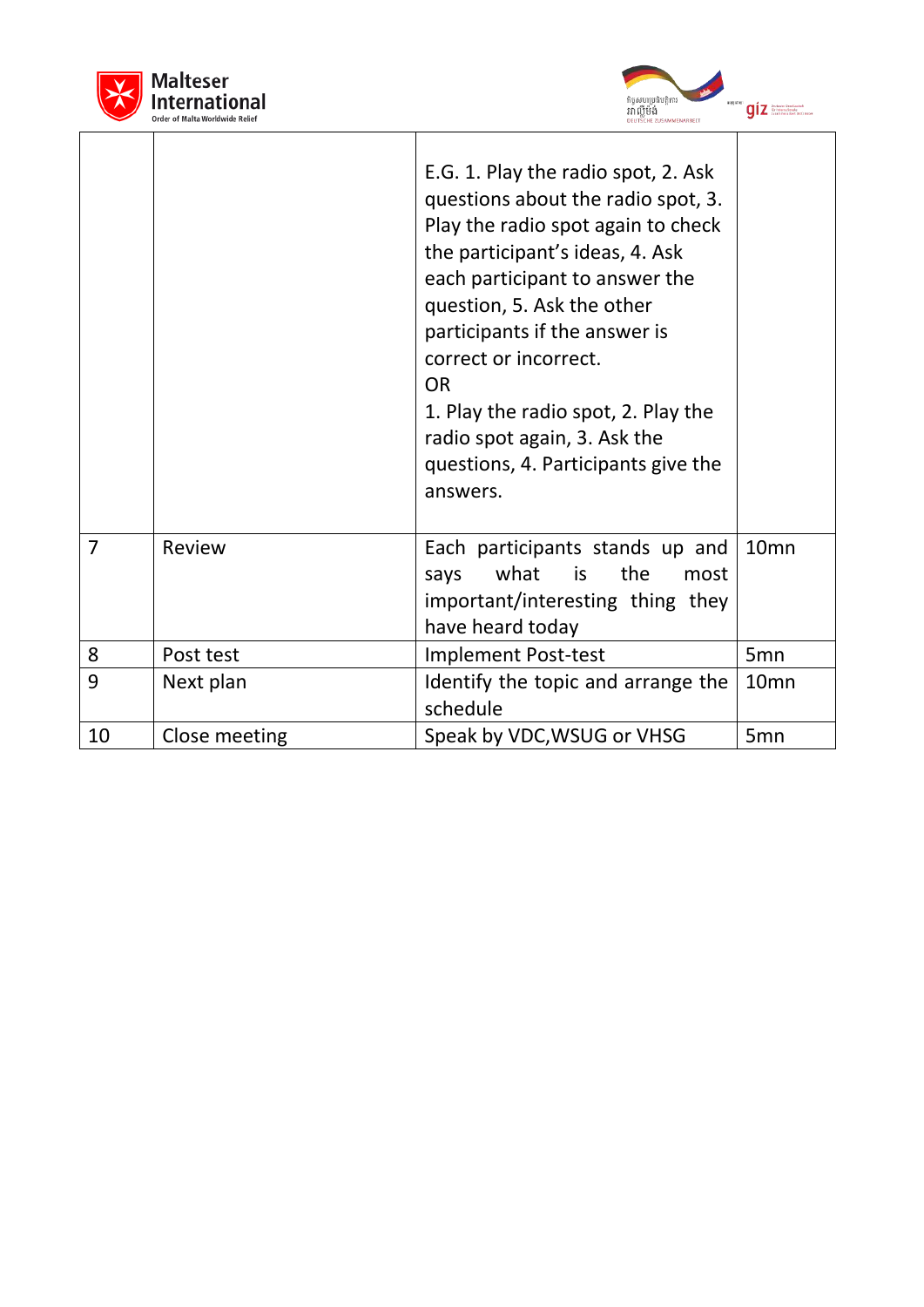



# **Topic: Climate Change and Health Disaster Risk Management (Village and Household) Plans**

Objective:

Review the causes and impacts of climate change and link them to the disaster risk management experiences of village participants.

Audience: household members

Material: Climate Change and Health – causes and impacts pictures, examples of HH plans and village plans, DRR TV / Radio spots, tablet with portable speaker

Time: 1 hour 35 minutes

| <b>Step</b>    | Activity/Topic                                | <b>Methodologies</b>                  | <b>Time</b>      |
|----------------|-----------------------------------------------|---------------------------------------|------------------|
| $\mathbf{1}$   | Introduction                                  | Welcome introduce agenda and          | 10 <sub>mn</sub> |
|                | agenda/objective                              | objective                             |                  |
| $\overline{2}$ | <b>Pre Test</b>                               | <b>Implement Pre Test</b>             | 5 <sub>mn</sub>  |
| 3              | <b>Climate Change and Health</b>              | Ask questions of the participants.    | 15mn             |
|                | Causes and Impacts - see                      | Change the participant each time.     |                  |
|                | vulnerability assessment,                     | Do not let the same participant       |                  |
|                | historical timeline and<br>seasonal calendar. | answer all the questions.             |                  |
|                |                                               | For example, What can you see in      |                  |
|                |                                               | the picture? Is that the same for     |                  |
|                |                                               | village? When<br>this<br>does<br>it   |                  |
|                |                                               | happen? What are the problems         |                  |
|                |                                               | of this for the village? What are     |                  |
|                |                                               | the problems of this for disabled,    |                  |
|                |                                               | elderly, young children? How can      |                  |
|                |                                               | we solve the problems? How can        |                  |
|                |                                               | we reduce the risk from these         |                  |
|                |                                               | events?                               |                  |
| 4              | HH DRM Plans - important                      | about<br>their<br>Ask<br>participants | 10 <sub>mn</sub> |
|                | elements - knowledge of                       | household disaster management         |                  |
|                | household meeting point,                      | plan.                                 |                  |
|                | knowledge of early warning                    |                                       |                  |
|                | system, knowledge of                          | What should be in their plan?         |                  |
|                | youth volunteers,                             | find<br>will<br>family<br>they<br>How |                  |
|                | knowledge of DRM                              | members if children at school and     |                  |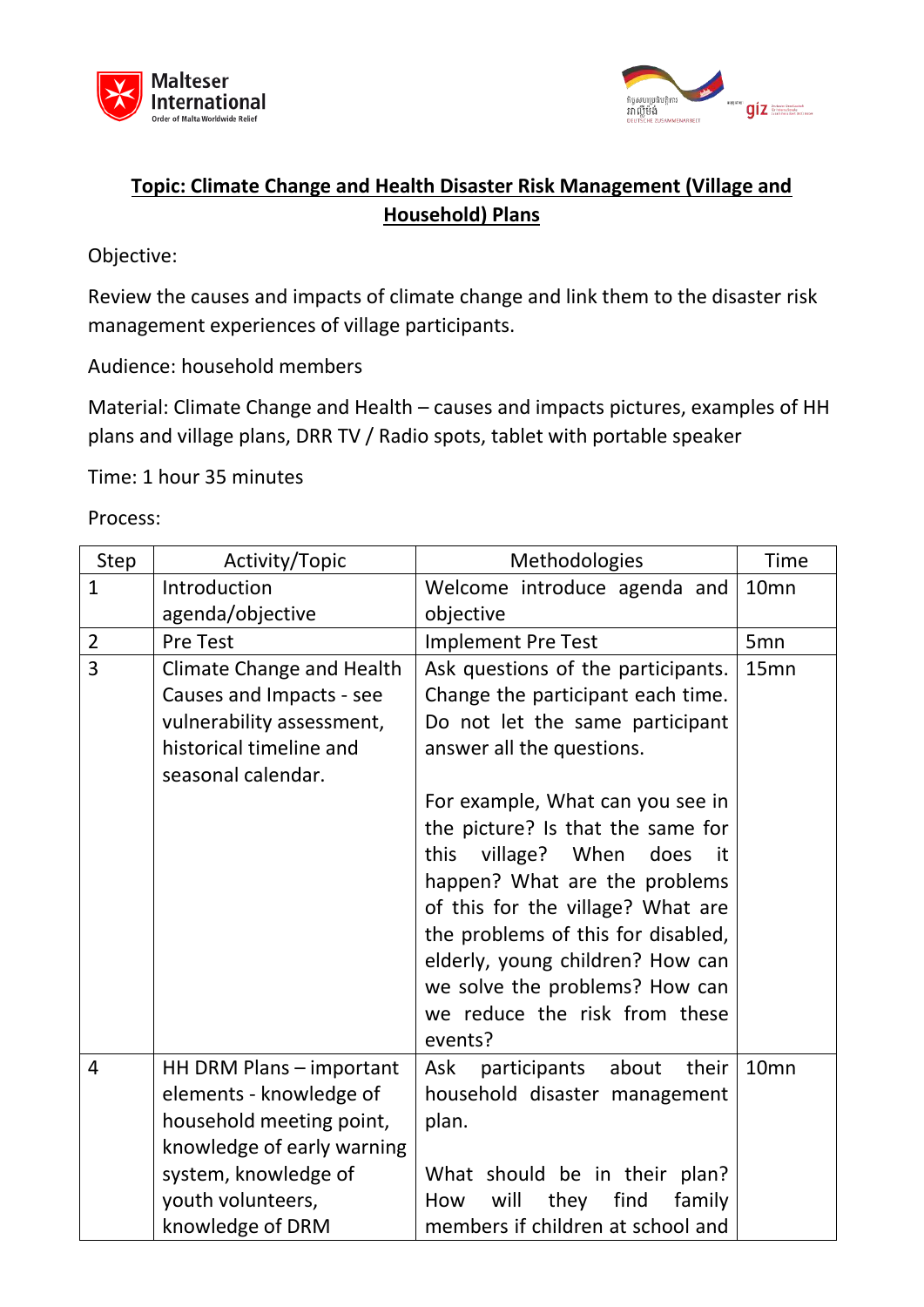



|   |                                                                                                                                                                                                                          | DEUTSCHE ZUSAMMENARBEIT                                                                                                                                                                                                                                                                                                                                                                                                                                                                                                                                                                                              |                  |
|---|--------------------------------------------------------------------------------------------------------------------------------------------------------------------------------------------------------------------------|----------------------------------------------------------------------------------------------------------------------------------------------------------------------------------------------------------------------------------------------------------------------------------------------------------------------------------------------------------------------------------------------------------------------------------------------------------------------------------------------------------------------------------------------------------------------------------------------------------------------|------------------|
|   | stakeholder contact details,<br>Evacuation kit includes first<br>aid, medication, water /<br>water filter, clothing,<br>important documents in<br>bag, food, lighter / matches<br>in a bag, torch batteries /<br>candles | husband/wife is working? Who<br>should<br>they<br>contact<br>for<br>information? Who will come to<br>warn them about the disaster?<br>should<br>What<br>be<br>their<br>in<br>evacuation kit? What other things<br>are a good idea to include in your<br>evacuation kit? Why are these<br>things important?                                                                                                                                                                                                                                                                                                           |                  |
| 5 | Village DRM Plans -<br>important elements -<br>village disaster<br>management coordination<br>meetings, disaster<br>mitigation meetings, mock<br>drills, disaster awareness<br>raising                                   | participants about<br>Ask<br>their<br>village disaster management plan.<br>Are you aware of the village plan?<br>Who coordinates / organizes the<br>village plan? What meetings take<br>place to organize the plan? What<br>are the meetings about?                                                                                                                                                                                                                                                                                                                                                                  | 10 <sub>mn</sub> |
| 6 | DRR TV / Radio Spots                                                                                                                                                                                                     | Find a good place to stand the<br>tablet, so all participants can see.<br>Ask the participants to gather<br>around to watch it.<br>Use questions to check the<br>participants' understanding: E.G.<br>1. Play the radio spot, 2. Ask<br>questions about the radio spot, 3.<br>Play the radio spot again to check<br>the participant's ideas, 4. Ask<br>each participant to answer the<br>question, 5. Ask the other<br>participants if the answer is<br>correct or incorrect.<br><b>OR</b><br>1. Play the radio spot, 2. Play the<br>radio spot again, 3. Ask the<br>questions, 4. Participants give the<br>answers. | 15mn             |
| 7 | Review                                                                                                                                                                                                                   | Each participants stands up and<br>what<br>is<br>the<br>says<br>most<br>important/interesting thing they                                                                                                                                                                                                                                                                                                                                                                                                                                                                                                             | 10 <sub>mn</sub> |
|   |                                                                                                                                                                                                                          |                                                                                                                                                                                                                                                                                                                                                                                                                                                                                                                                                                                                                      |                  |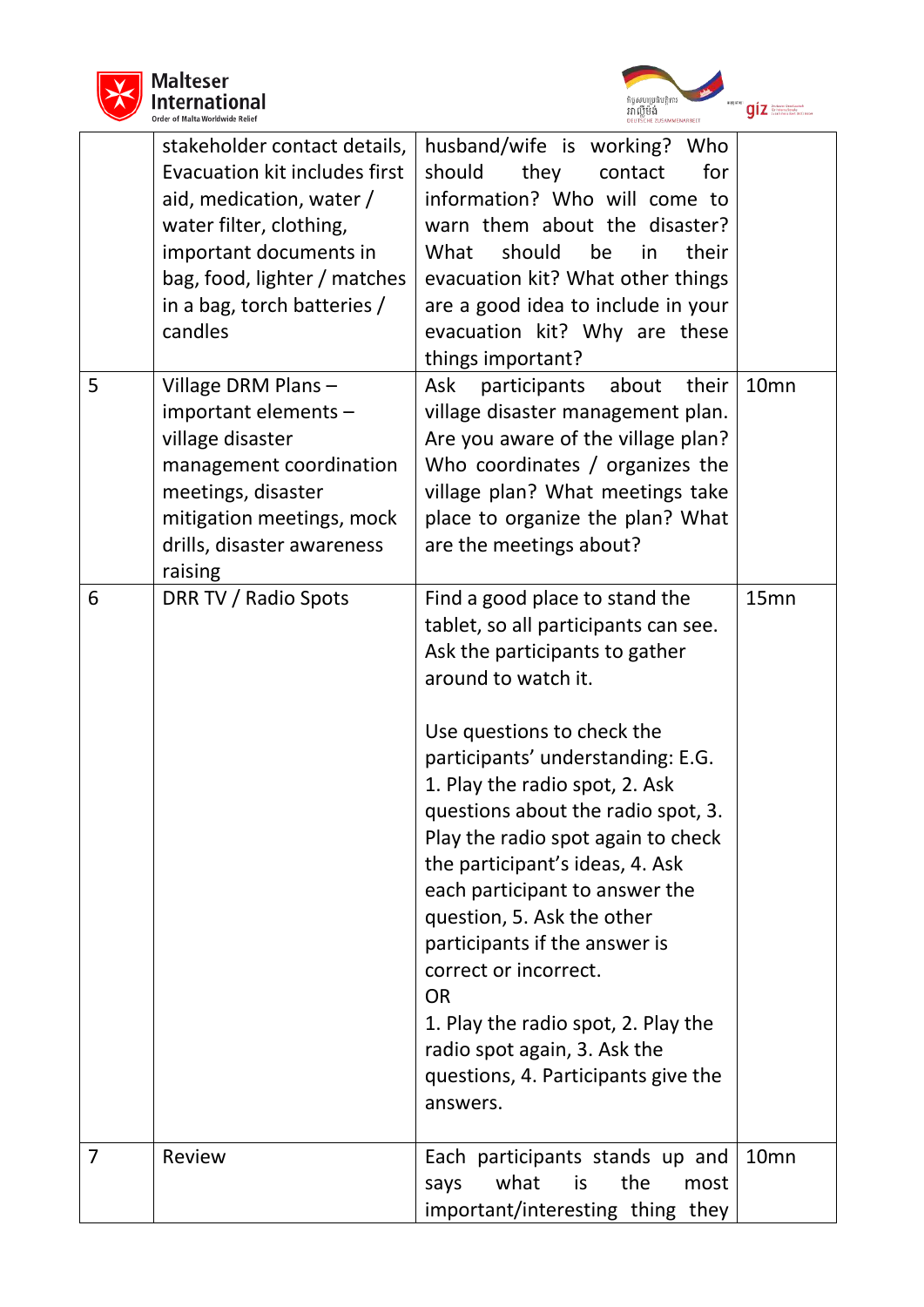



|    | Urder of Marta Worldwide Keller | DEUTSCHE ZUSAMMENARBEIT                                     |                 |
|----|---------------------------------|-------------------------------------------------------------|-----------------|
|    |                                 | have heard today                                            |                 |
|    | Post test                       | Implement Post-test                                         | 5 <sub>mn</sub> |
|    | Next plan                       | Identify the topic and arrange the $\vert$ 10mn<br>schedule |                 |
| 10 | Close meeting                   | Speak by VDC, WSUG or VHSG                                  | 5 <sub>mn</sub> |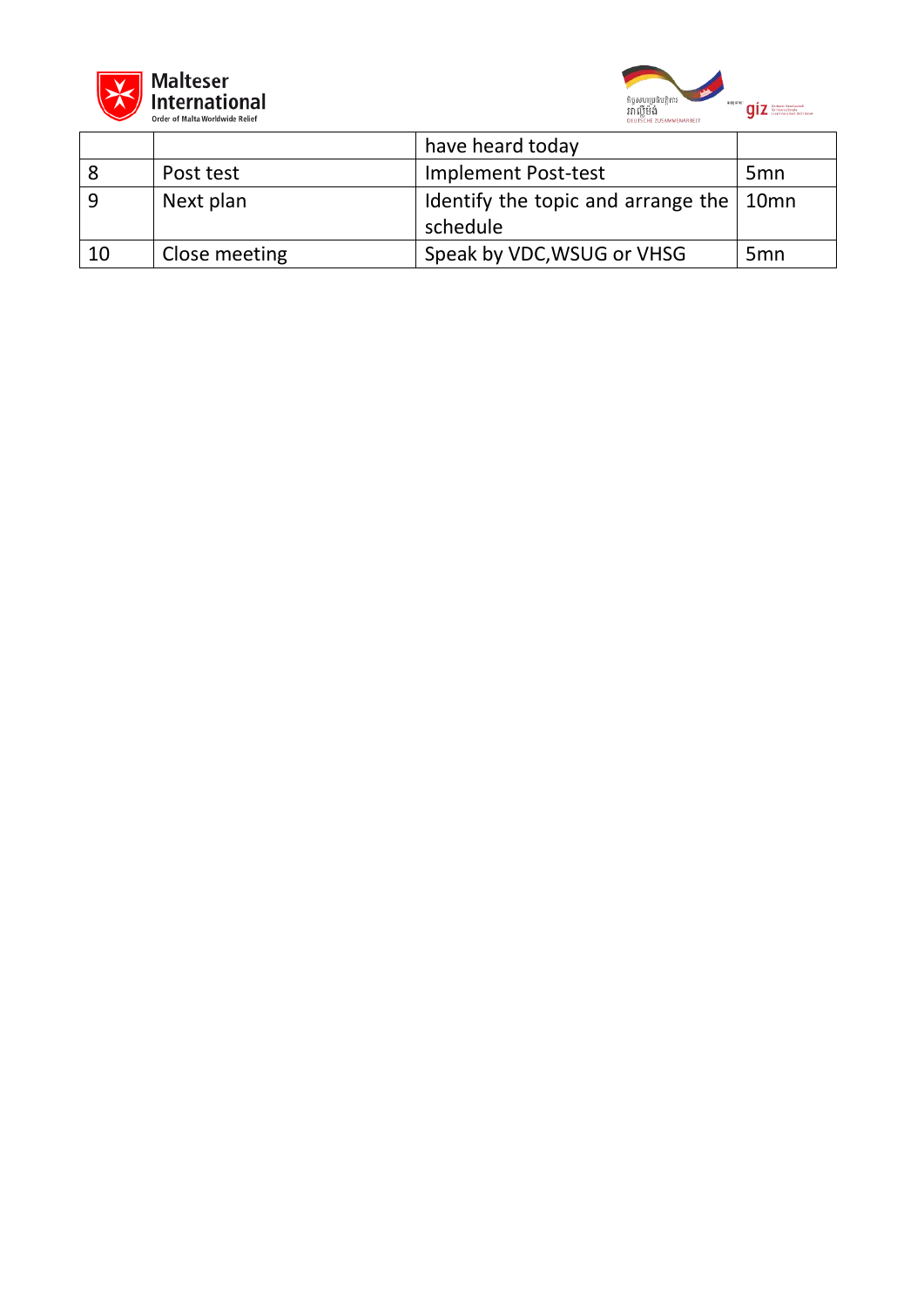



## **Topic: Health Seeking Guide**

Objective:

Provide participants with insight into the experiences of health service users and the local health service options available.

Material: Health Seeking Guide & CCH causes and impacts pictures

Time: 1 hour and 35 minutes

| Step           | Activity/Topic                                                                                                                        | Methodologies                                                                                                                                                                                                                                                                                                                                                                                                                                                           | <b>Time</b>      |
|----------------|---------------------------------------------------------------------------------------------------------------------------------------|-------------------------------------------------------------------------------------------------------------------------------------------------------------------------------------------------------------------------------------------------------------------------------------------------------------------------------------------------------------------------------------------------------------------------------------------------------------------------|------------------|
| $\mathbf{1}$   | Introduction<br>agenda/objective                                                                                                      | introduce<br>Welcome<br>agenda<br>and<br>objective                                                                                                                                                                                                                                                                                                                                                                                                                      | 5 <sub>mn</sub>  |
| $\overline{2}$ | Climate Change<br><b>Causes and Impacts</b><br>- see vulnerability<br>assessment,<br>historical timeline<br>and seasonal<br>calendar. | Ask questions of the participants. Change<br>the participant each time. Do not let the<br>participant<br>all<br>the<br>same<br>answer<br>questions.<br>1. What can you see in the picture?<br>2. Is that the same for this village?<br>3. When does it happen?<br>4. What are the problems (health,<br>social, economic) of this for the<br>village?<br>5. What are the problems of this for<br>disabled, elderly, young children?<br>6. How can we solve the problems? | 10 <sub>mn</sub> |
| 3              | Compare                                                                                                                               | Each participant stands up and explains<br>what they would do if they or a family<br>member were suffering from a fever.                                                                                                                                                                                                                                                                                                                                                | 15mn             |
| 4              | <b>Health Seeking</b><br>Guide - Part 1:<br><b>Services</b>                                                                           | • Choose 1 or more of the descriptions of<br>services in Part 1 of the Guide.<br>. One literate community member, such<br>as a VHSG, reads the description of the<br>services.<br>. When finished, ask the participants<br>some questions: 1. Is this similar to the<br>health care services that you have<br>experienced? 2. What was difficult<br>about using the service? 3. What was                                                                                | 15 <sub>mn</sub> |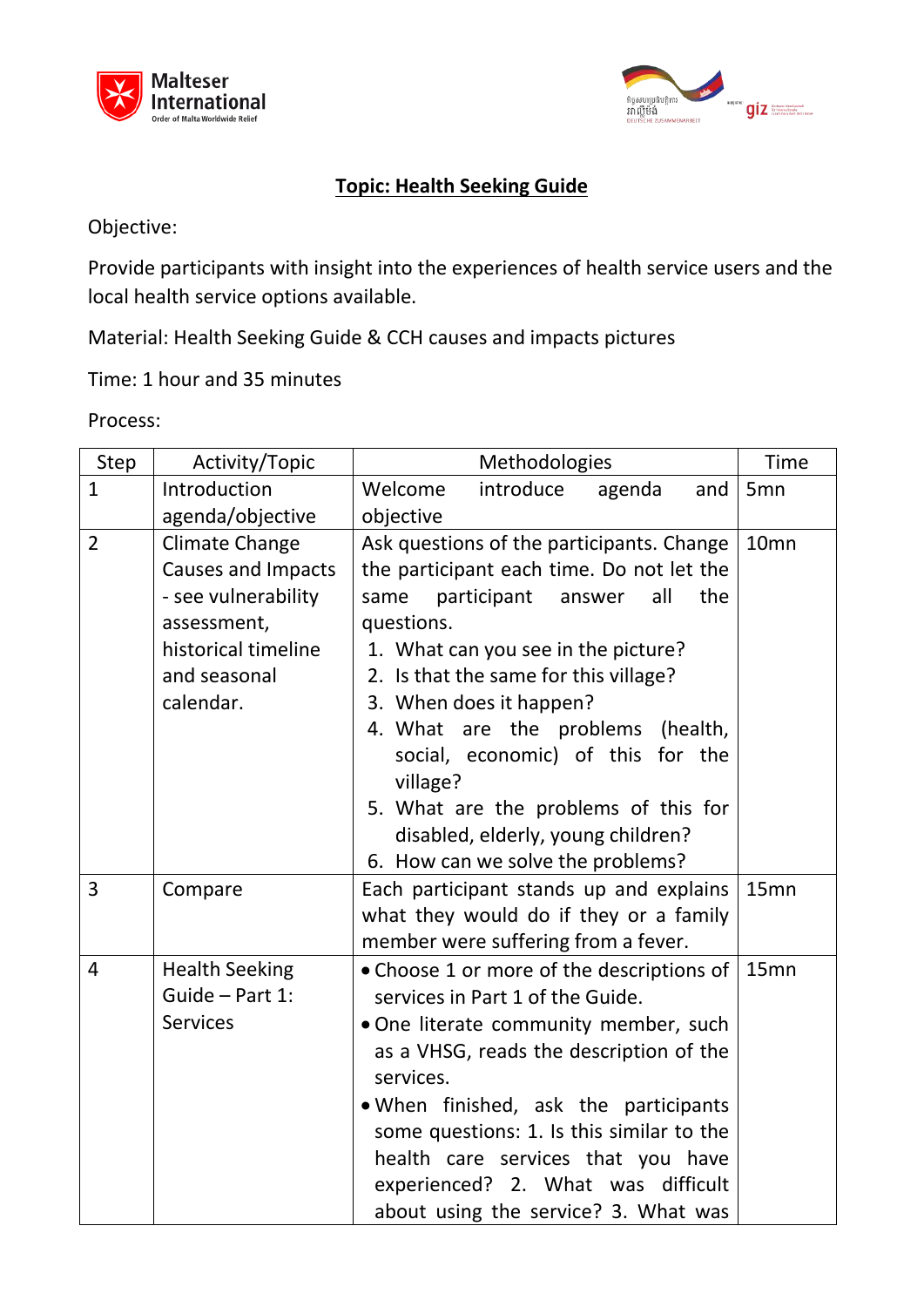



|                 |                                                         | easy about using the service?<br>Ask the participants if they have any<br>questions<br>about the local<br>health<br>services.                                                                                                                                                                                                                                                                                                                                                                                                                                                         |                  |
|-----------------|---------------------------------------------------------|---------------------------------------------------------------------------------------------------------------------------------------------------------------------------------------------------------------------------------------------------------------------------------------------------------------------------------------------------------------------------------------------------------------------------------------------------------------------------------------------------------------------------------------------------------------------------------------|------------------|
| 5               | <b>Health Seeking</b><br>Guide - Part 2:<br>Experiences | . Choose 1 experience in Part 2 of the<br>Guide.<br>. One literate community member, such<br>as a VHSG, reads the description of the<br>experiences.<br>. When finished, ask the participants<br>some questions: 1. Is this similar to the<br>health care services that you have<br>experienced? 2. What was difficult<br>about using the service? 3. What was<br>easy about using the service?<br>• Ask the participants if they have any<br>questions<br>about the<br>local<br>health<br>services.<br>If enough time, repeat the steps above<br>for another experience from Part 2. | 15mn             |
|                 | Compare                                                 | Each participant stands up and explains<br>what they would do if they or a family<br>member were suffering from a fever.                                                                                                                                                                                                                                                                                                                                                                                                                                                              | 15mn             |
| $6\phantom{1}6$ | Review                                                  | Each participants stands up and says<br>what is the most important/interesting<br>thing they have learned today                                                                                                                                                                                                                                                                                                                                                                                                                                                                       | 10 <sub>mn</sub> |
| $\overline{7}$  | Next plan                                               | Identify the topic and arrange the<br>schedule                                                                                                                                                                                                                                                                                                                                                                                                                                                                                                                                        | 5 <sub>mn</sub>  |
| 8               | Close meeting                                           | Speech by VDC, WSUG or VHSG                                                                                                                                                                                                                                                                                                                                                                                                                                                                                                                                                           | 5 <sub>mn</sub>  |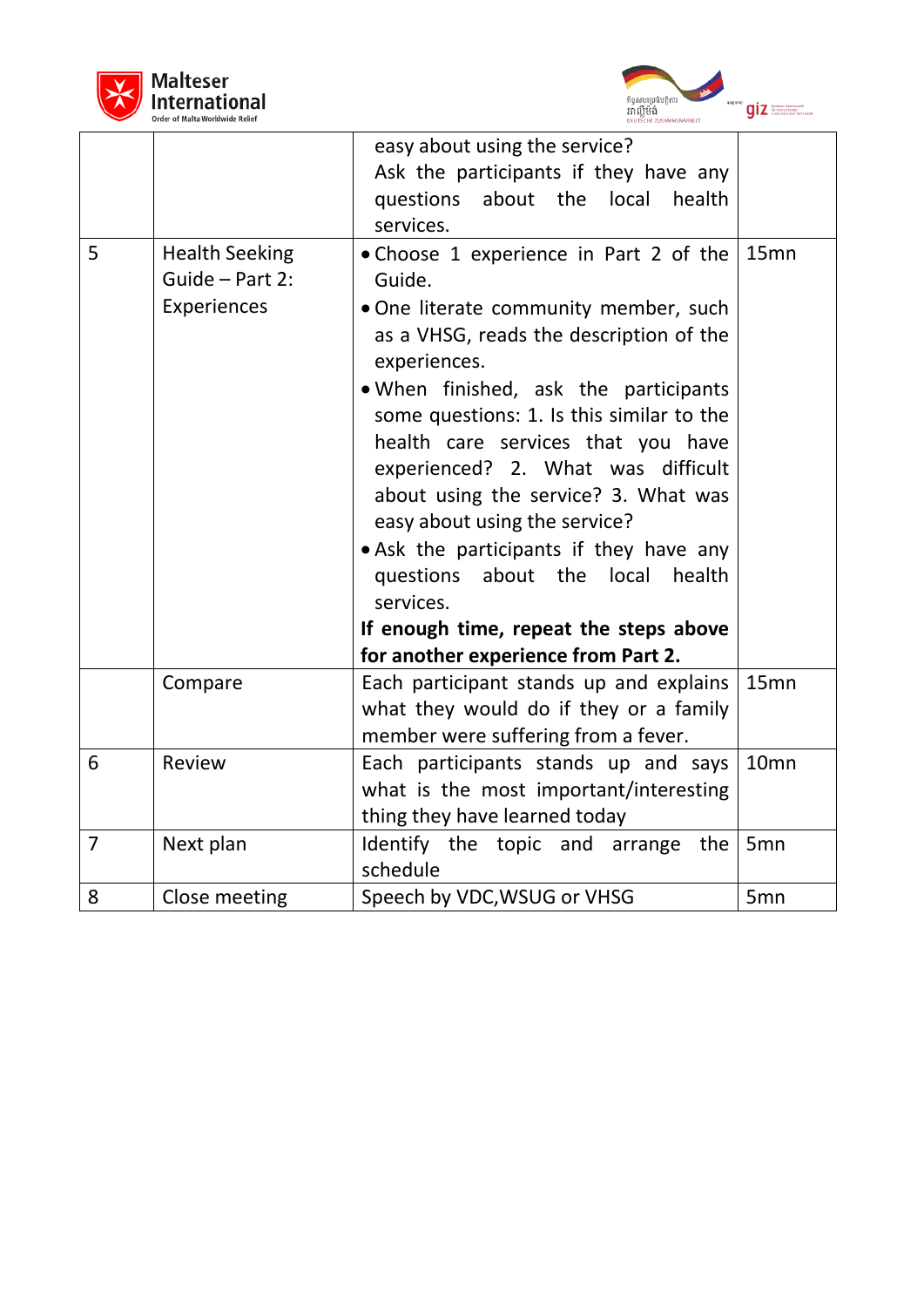



## **Topic: Climate Change and Health Vector Borne Diseases**

Objective:

Review the causes and impacts of climate change and link them to the vector borne diseases experienced by participants.

Material: Climate Change and Health – causes and impacts pictures, PHAST images related to water, Vector borne diseases IEC

Time: 1 hour 35 minutes

| <b>Step</b>    | Activity/Topic                   | Methodologies                        | <b>Time</b>      |
|----------------|----------------------------------|--------------------------------------|------------------|
| $\mathbf{1}$   | Introduction                     | Welcome introduce agenda and         | 10 <sub>mn</sub> |
|                | agenda/objective                 | objective                            |                  |
| $\overline{2}$ | <b>Pre Test</b>                  | Implement Pre Test                   | 5 <sub>mn</sub>  |
| 3              | <b>Climate Change and Health</b> | Ask questions of the participants.   | 15mn             |
|                | Causes and Impacts - see         | Change the participant each time.    |                  |
|                | vulnerability assessment,        | Do not let the same participant      |                  |
|                | historical timeline and          | answer all the questions.            |                  |
|                | seasonal calendar.               |                                      |                  |
|                |                                  | For example, What can you see in     |                  |
|                |                                  | the picture? Is that the same for    |                  |
|                |                                  | this<br>village? When<br>does<br>-it |                  |
|                |                                  | happen? What are the problems        |                  |
|                |                                  | of this for the village? What are    |                  |
|                |                                  | the problems of this for disabled,   |                  |
|                |                                  | elderly, young children? How can     |                  |
|                |                                  | we solve the problems? How can       |                  |
|                |                                  | we reduce the risk from these        |                  |
|                |                                  | events?                              |                  |
| 4              | Vector borne related             | Link PHAST images to the climate     | 10 <sub>mn</sub> |
|                | PHAST pictures linked to         | change<br>vector borne<br>related    |                  |
|                | <b>Climate Change and Vector</b> | diseases. E.g. - Rubbish dumped      |                  |
|                | <b>Borne Diseases</b>            | by the river. What can you see in    |                  |
|                |                                  | the picture? Is this good or bad     |                  |
|                |                                  | hygienic behaviour? Why? What        |                  |
|                |                                  | will happen to the rubbish in the    |                  |
|                |                                  | picture<br>when<br>there<br>is       |                  |
|                |                                  | rain/flooding/drought<br>the<br>in   |                  |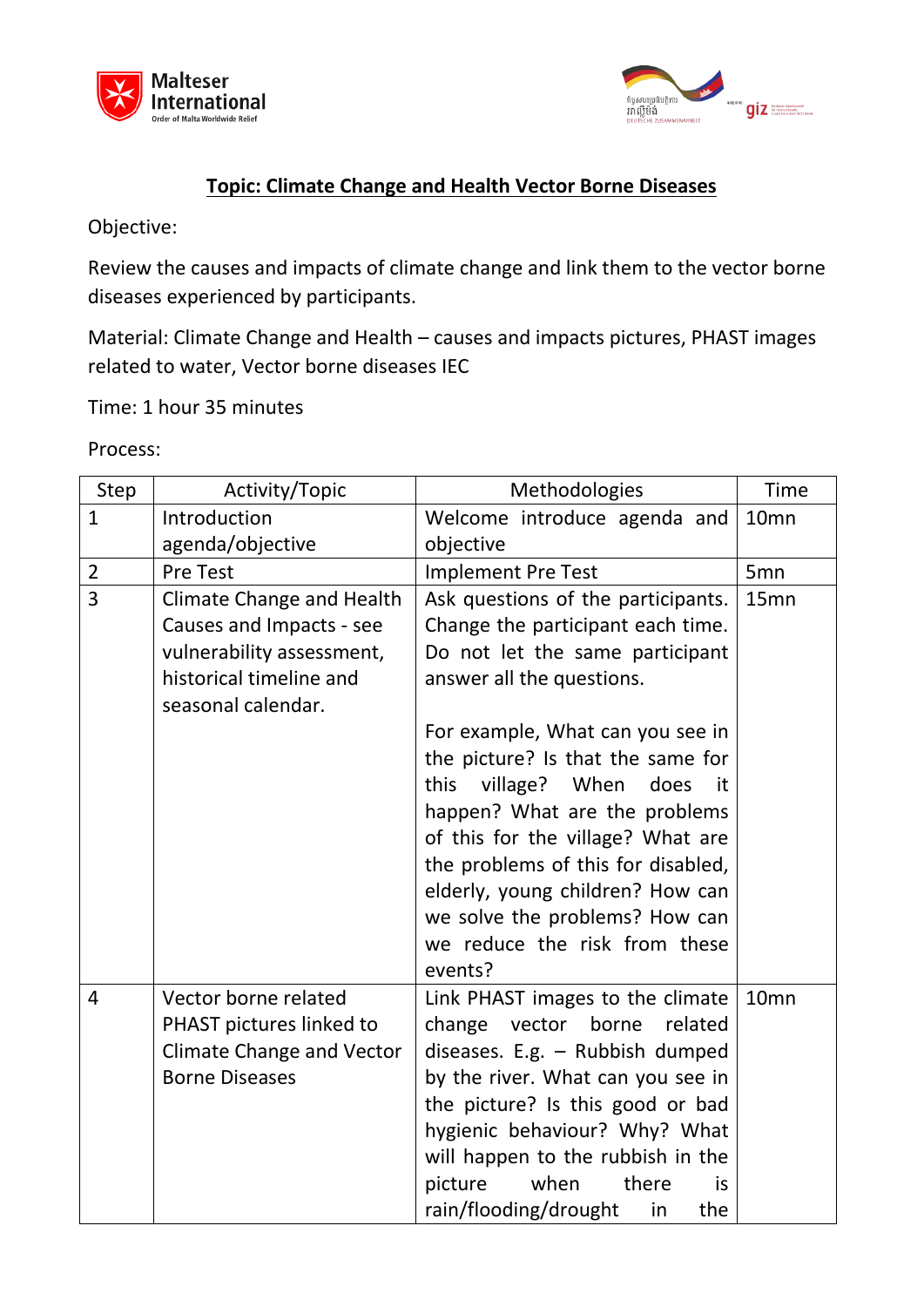



|                |                                               | DEUTSCHE ZUSAMMENARBEIT                                                                                                                                                                                                                                   |                  |
|----------------|-----------------------------------------------|-----------------------------------------------------------------------------------------------------------------------------------------------------------------------------------------------------------------------------------------------------------|------------------|
|                |                                               | village? What is the impact on the<br>village/health (e.g. increases in<br>mosquitoes) of people living in<br>the village? What should we do,<br>so there is no impact on the<br>village?                                                                 |                  |
| 5              | Vector borne related<br><b>PHAST pictures</b> | A participant stands up, 2. The<br>participant describes the picture<br>and why it is good or bad<br>behaviour, 3. The participant<br>suggests solutions to change the<br>behaviour during rain /<br>bad<br>flooding / drought / normal times             | 10 <sub>mn</sub> |
| 6              | Vector borne related IECs                     | Present the vector borne related<br>IECs. Ask the participants what<br>they can see? Why is this<br>behavior important?<br>What<br>messages in the pictures have<br>been discussed by participants<br>during this session or during<br>previous sessions? | 15 <sub>mn</sub> |
| $\overline{7}$ | Review                                        | Each participants stands up and<br>what<br>the<br>says<br><i>is</i><br>most<br>important/interesting thing they<br>have heard/learned today                                                                                                               | 10 <sub>mn</sub> |
| 8              | Post test                                     | <b>Implement Post-test</b>                                                                                                                                                                                                                                | 5 <sub>mn</sub>  |
| 9              | Next plan                                     | Identify the topic and arrange the<br>schedule                                                                                                                                                                                                            | 10 <sub>mn</sub> |
| 10             | Close meeting                                 | Speak by VDC, WSUG or VHSG                                                                                                                                                                                                                                | 5mn              |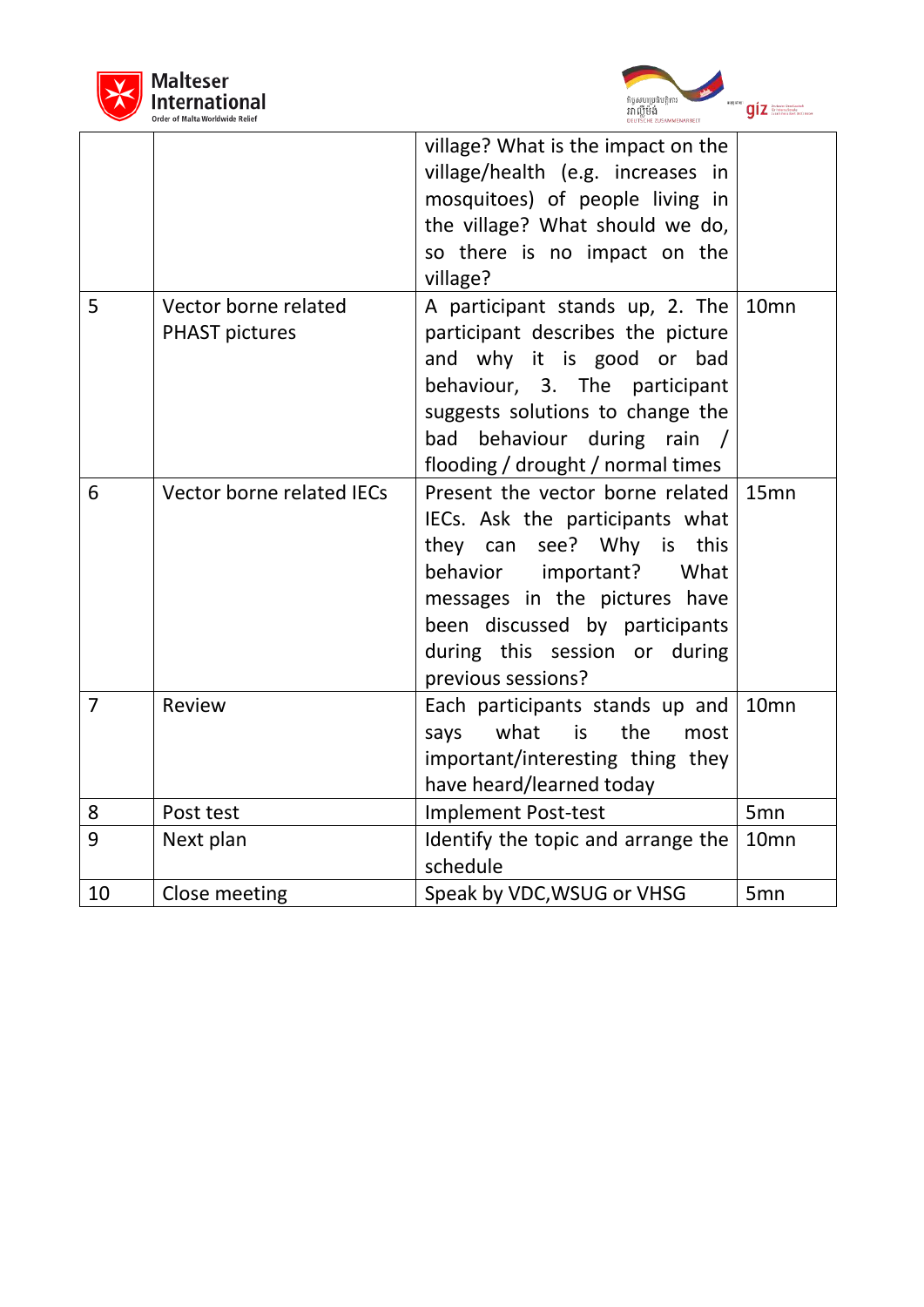



# **Topic: Climate Change and Health Water Related Diseases Linked To Hygiene and Sanitation**

Objective:

Review the causes and impacts of climate change and link them to the water related diseases experienced by participants.

Material: Climate Change and Health – causes and impacts pictures, PHAST images related to water, Water related diseases IEC

Time: 1 hour 35 minutes

| Step           | Activity/Topic                                                                                                                                      | Methodologies                                                                                                                                                                                                                                                                                                                                                                                                                                                                                                                                                            | <b>Time</b>      |
|----------------|-----------------------------------------------------------------------------------------------------------------------------------------------------|--------------------------------------------------------------------------------------------------------------------------------------------------------------------------------------------------------------------------------------------------------------------------------------------------------------------------------------------------------------------------------------------------------------------------------------------------------------------------------------------------------------------------------------------------------------------------|------------------|
| $\mathbf{1}$   | Introduction                                                                                                                                        | Welcome<br>introduce<br>agenda<br>and                                                                                                                                                                                                                                                                                                                                                                                                                                                                                                                                    | 10 <sub>mn</sub> |
|                | agenda/objective                                                                                                                                    | objective                                                                                                                                                                                                                                                                                                                                                                                                                                                                                                                                                                |                  |
| $\overline{2}$ | <b>Pre Test</b>                                                                                                                                     | Implement Pre Test                                                                                                                                                                                                                                                                                                                                                                                                                                                                                                                                                       | 5 <sub>mn</sub>  |
| $\overline{3}$ | Climate Change and<br><b>Health Causes and</b><br>Impacts - see<br>vulnerability<br>assessment,<br>historical timeline<br>and seasonal<br>calendar. | Ask questions of the participants. Change<br>the participant each time. Do not let the<br>all<br>participant<br>the<br>same<br>answer<br>questions.<br>What can you see in the picture? Is that<br>the same for this village? When does it<br>happen? What are the water related<br>problems of this for the village? How can<br>we solve the water related problems?<br>What are the problems of this for<br>disabled, elderly, young children? What<br>are the water related diseases that<br>participants suffer from during normal,<br>flooding and drought periods? | 10 <sub>mn</sub> |
| 4              | Water related<br><b>PHAST pictures</b><br>linked to Climate<br>Change and water<br>related diseases                                                 | Link PHAST images to the climate change<br>water related diseases. E.g. - A man<br>poohing in the field. What can you see in<br>the picture? Is this good or bad hygienic<br>behaviour? Why? What will the man in<br>picture<br>do<br>when<br>the<br>there<br>is<br>flooding/drought in the village? What is<br>the impact on the village/health<br>of                                                                                                                                                                                                                   | 10 <sub>mn</sub> |